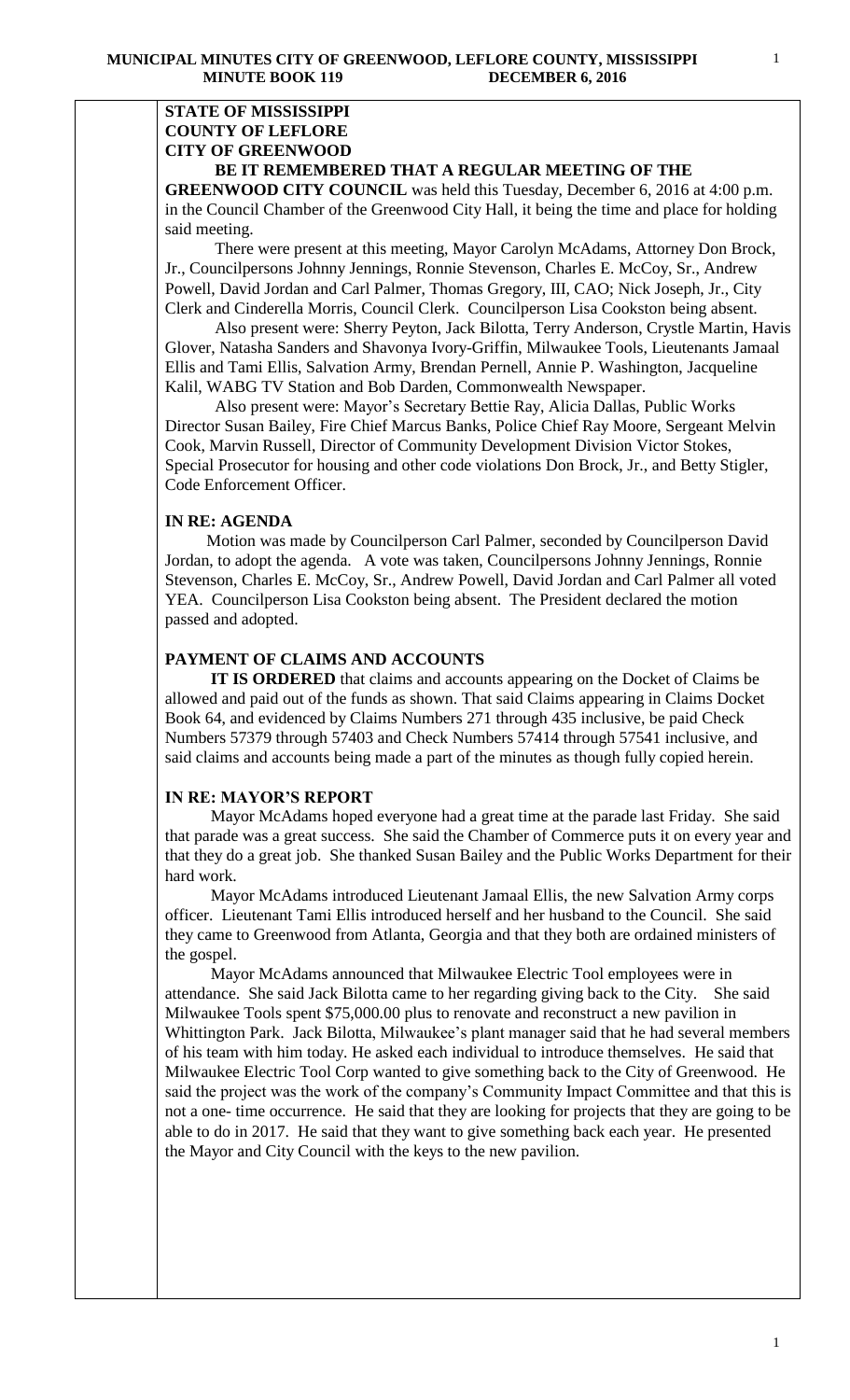| <b>IN RE: PUBLIC AGENDA</b>             |                       |
|-----------------------------------------|-----------------------|
| <b>IN RE: DILAPIDATED HOUSING</b>       |                       |
| <b>RESOLUTION ADJUDGING</b>             |                       |
| PROPERTY TO BE A MENACE                 |                       |
| TO THE PUBLIC HEALTH AND                |                       |
|                                         |                       |
| <b>SAFETY</b>                           |                       |
| Verna Stovall                           |                       |
| 315 West Taft Street                    | - Adopted Unanimously |
| <b>RESOLUTION ADJUDGING</b>             |                       |
| PROPERTY TO BE A MENACE                 |                       |
|                                         |                       |
| TO THE PUBLIC HEALTH AND                |                       |
| <b>SAFETY</b>                           |                       |
| South Central Conference Association of |                       |
| <b>Seventh Day Adventists</b>           |                       |
| 308 Broad Street                        | - Adopted Unanimously |
| <b>RESOLUTION ADJUDGING</b>             |                       |
| PROPERTY TO BE A MENACE                 |                       |
|                                         |                       |
| TO THE PUBLIC HEALTH AND                |                       |
| <b>SAFETY</b>                           |                       |
| Norma Thomas                            |                       |
| 1422 Ray Street                         | - Adopted Unanimously |
|                                         |                       |
| <b>RESOLUTION SETTING HEARING</b>       |                       |
| AND AUTHORIZING ISSUANCE OF             |                       |
| <b>NOTICE</b>                           |                       |
| K. K. Henderson Kent                    |                       |
| $203\,4^{\text{th}}$ Street             | - Adopted Unanimously |
|                                         |                       |
| <b>RESOLUTION SETTING HEARING</b>       |                       |
| AND AUTHORIZING ISSUANCE OF             |                       |
| <b>NOTICE</b>                           |                       |
|                                         |                       |
| Josephine White                         |                       |
| 423 West Percy Street                   |                       |
| 423 Rear West Percy Street              | - Adopted Unanimously |
| <b>RESOLUTION SETTING HEARING</b>       |                       |
| AND AUTHORIZING ISSUANCE OF             |                       |
| <b>NOTICE</b>                           |                       |
|                                         |                       |
| <b>Willie Powell</b>                    |                       |
| 106 Oak Street                          | - Adopted Unanimously |
| <b>RESOLUTION SETTING HEARING</b>       |                       |
| AND AUTHORIZING ISSUANCE OF             |                       |
| <b>NOTICE</b>                           |                       |
| S & K Properties                        |                       |
| #2, #3, #4, #5, #6, #7, #8, #9,         |                       |
|                                         |                       |
| #10, #11, #12 Kelley Alley              | - Adopted Unanimously |
| <b>RESOLUTION SETTING HEARING</b>       |                       |
| AND AUTHORIZING ISSUANCE OF             |                       |
| <b>NOTICE</b>                           |                       |
| Wallace Van Meter, Jr.                  |                       |
| 508, 510 and 512 State Street           | - Adopted Unanimously |
|                                         |                       |
| <b>RESOLUTION SETTING HEARING</b>       |                       |
| AND AUTHORIZING ISSUANCE OF             |                       |
| <b>NOTICE</b>                           |                       |
| South Greenwood Properties, LLC         |                       |
| 707 Avenue L (Rear)                     | - Adopted Unanimously |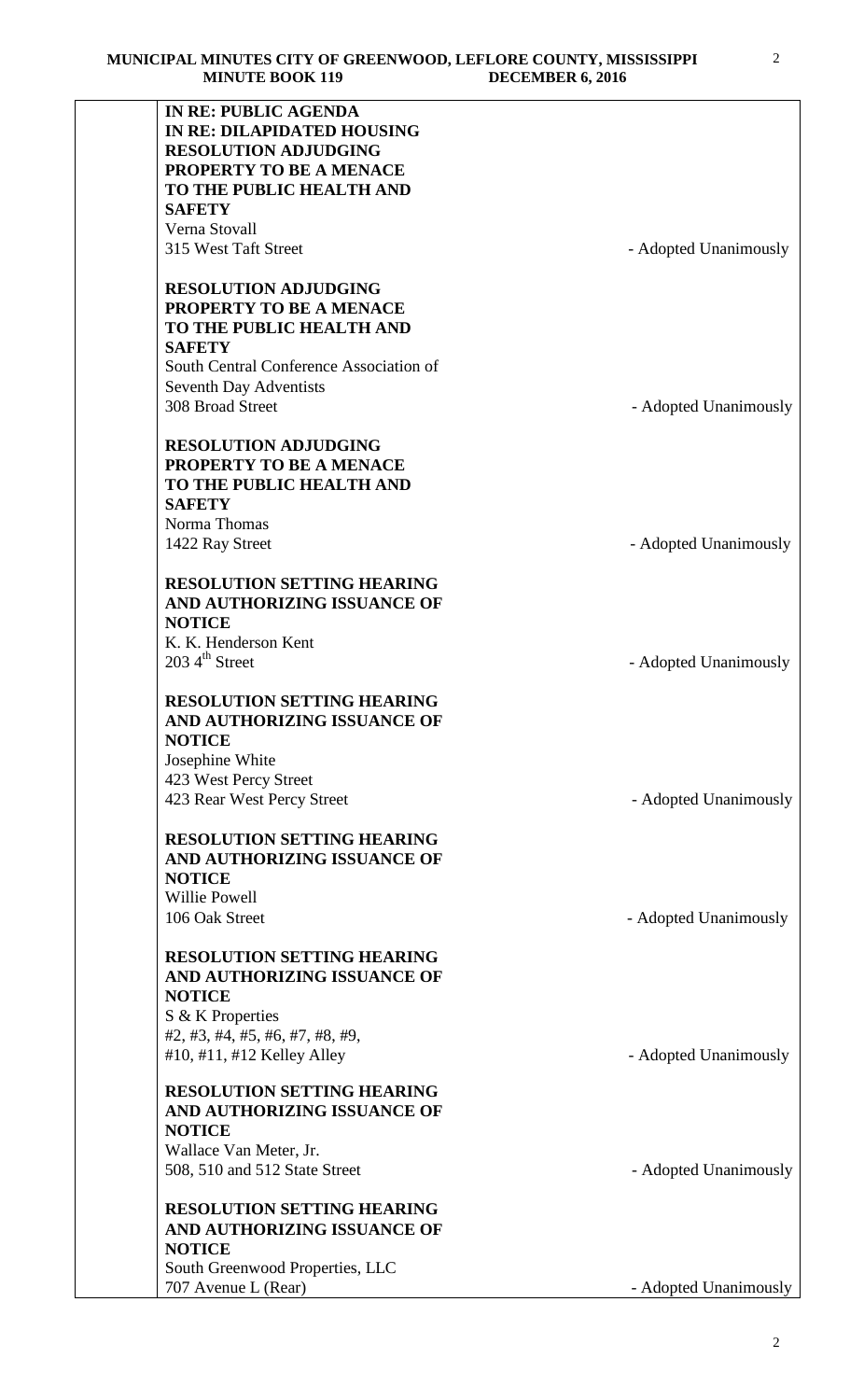| <b>IN RE: ROUTINE AGENDA</b><br>IN RE: CONSENT AGENDA                                   |                       |
|-----------------------------------------------------------------------------------------|-----------------------|
| <b>IN RE: MINUTES</b>                                                                   |                       |
| Motion was made by Council person Ronnie Stevenson, seconded by Council person          |                       |
| Carl Palmer, to adopt the minutes of the November 15, 2016 City Council meeting. A vote |                       |
| was taken, Councilpersons Johnny Jennings, Ronnie Stevenson, Charles E. McCoy, Sr.,     |                       |
| Andrew Powell, David Jordan and Carl Palmer all voted YEA. Councilperson Lisa           |                       |
| Cookston being absent. The President declared the motion passed and adopted.            |                       |
| <b>ORDER OF THE CITY COUNCIL</b>                                                        |                       |
| <b>RECEIVING THE FINANCIAL</b>                                                          |                       |
| <b>REPORT OF THE CITY CLERK</b>                                                         |                       |
| FOR THE MONTH OF SEPTEMBER,                                                             |                       |
| 2016                                                                                    | - Adopted Unanimously |
| <b>ORDER OF THE CITY COUNCIL</b>                                                        |                       |
| <b>RECEIVING THE FINANCIAL</b>                                                          |                       |
| <b>REPORT OF THE CITY CLERK</b>                                                         |                       |
| FOR THE MONTH OF OCTOBER,                                                               |                       |
| 2016                                                                                    | - Adopted Unanimously |
| A RESOLUTION AUTHORIZING                                                                |                       |
| A DONATION IN THE AMOUNT OF                                                             |                       |
| \$7,500.00 TO THE GREENWOOD -                                                           |                       |
| <b>LEFLORE COUNTY CHAMBER OF</b>                                                        |                       |
| <b>COMMERCE FOR ANNUAL</b>                                                              |                       |
| <b>MAINTENANCE OF CHRISTMAS</b>                                                         |                       |
| <b>DECORATIONS AND FOR THE</b><br><b>DELTA BAND FESTIVAL</b>                            |                       |
|                                                                                         | - Adopted Unanimously |
| A RESOLUTION AUTHORIZING                                                                |                       |
| A CONTRIBUTION IN THE                                                                   |                       |
| <b>AMOUNT OF \$1,000 TO</b>                                                             |                       |
| <b>GREENWOOD COMMUNITY</b>                                                              |                       |
| <b>CONCERT BAND</b>                                                                     | - Adopted Unanimously |
| A RESOLUTION AUTHORIZING                                                                |                       |
| THE CITY CLERK TO GIVE NOTICE                                                           |                       |
| <b>REQUIRED BY MCA SECTION</b>                                                          |                       |
| 27-105-305 TO FINANCIAL                                                                 |                       |
| <b>INSTITUTIONS FOR THE PRIVILEGE</b>                                                   |                       |
| OF KEEPING MUNICIPAL FUNDS                                                              | - Adopted Unanimously |
| A RESOLUTION AUTHORIZING                                                                |                       |
| AND DIRECTING THE MAYOR                                                                 |                       |
| AND CITY CLERK TO DO ALL                                                                |                       |
| <b>THINGS NECESSARY TO RENEW</b>                                                        |                       |
| THE CITY'S LEASE WITH THE                                                               |                       |
| <b>LEFLORE COUNTY MISSIONARY</b>                                                        |                       |
| <b>BAPTIST ASSOCIATION</b>                                                              | - Adopted Unanimously |
| AN ORDER RECEIVING THE                                                                  |                       |
| <b>MUNICIPAL COMPLIANCE REPORT</b>                                                      | - Adopted Unanimously |
| A RESOLUTION AUTHORIZING                                                                |                       |
| A DONATION IN THE AMOUNT                                                                |                       |
| OF \$500.00 TO THE ONNIE M.                                                             |                       |
| <b>ELLIOTT COMMUNITY SERVICE</b>                                                        |                       |
| <b>CENTER</b>                                                                           | - Adopted Unanimously |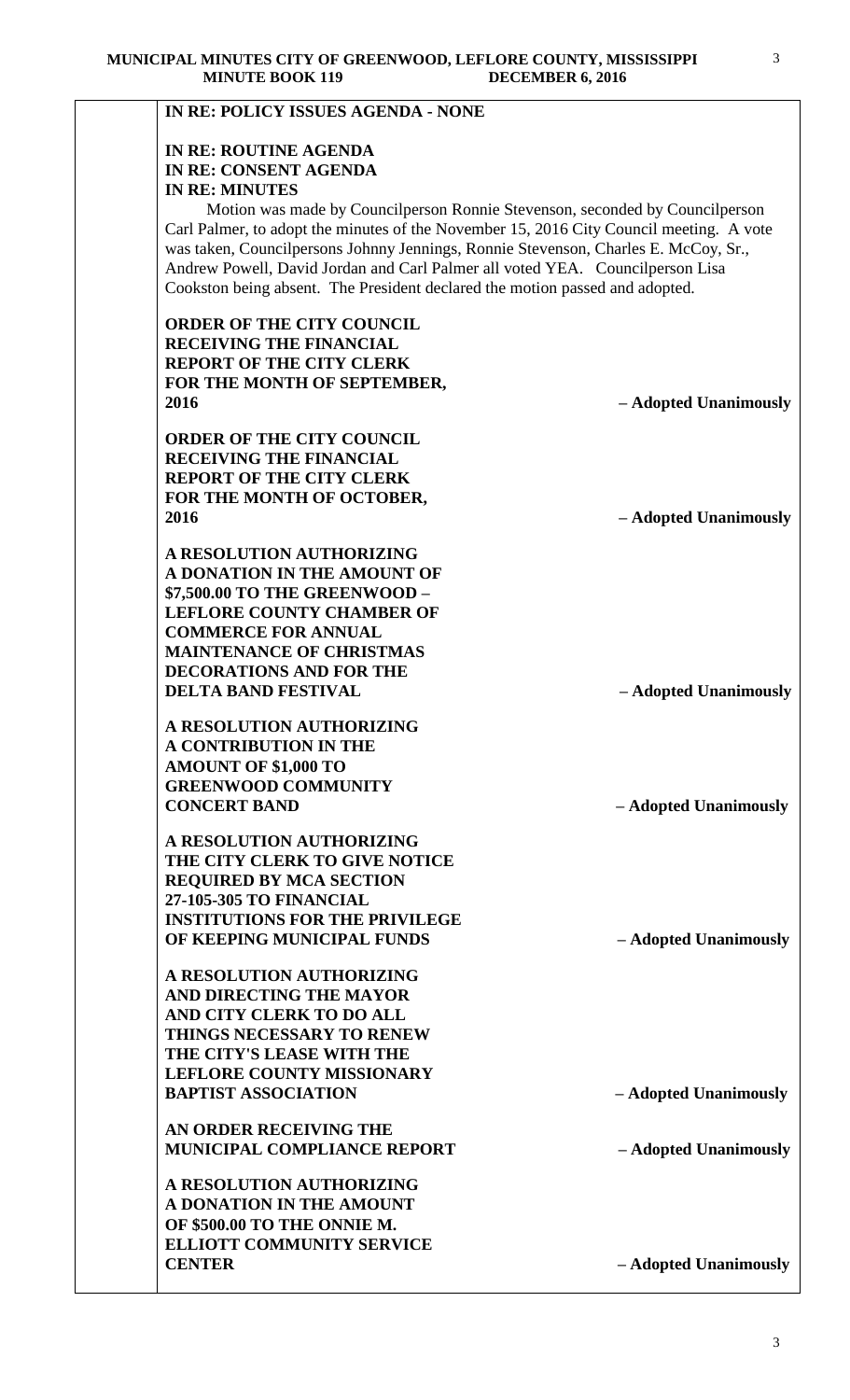# **AN ORDER REVISING THE BUDGET FOR THE FISCAL YEAR 2016-2017 AS AUTHORIZED BY CHAPTER 519 OF LAWS OF MISSISSIPPI FOR 1985.**

**WHEREAS**, provisions of Chapter 519 of the Laws of Mississippi of 1985, as amended, municipal budgets for fiscal year may be revised under circumstances as set forth therein and;

**WHEREAS**, it affirmatively appears that there remains in certain funds an unexpended sum not needed or expected to be needed for the purpose or purposes for which it was appropriated in said budget and that the same should be transferred to another code where needed.

 **IT IS THEREFORE, ORDERED** that the budget for the fiscal year beginning October 1, 2016 and ending September 30, 2017, be and the same is hereby revised and amended so as to make the following changes, to wit:

It is requested that the budget for the Waste Water Treatment Department, for fiscal year ending September 30, 2017, be amended and changed as follows, to wit:

| Account number Description Current budget Increase |             |             |          | Decrease | Revised budget |
|----------------------------------------------------|-------------|-------------|----------|----------|----------------|
| 410-236-575                                        | Plumb sup   | \$44,975.00 |          | \$715.00 | \$44,260.00    |
| 410-236-686                                        | MS One Call | 2,785.00    | \$715.00 |          | 3,500.00       |

This budget adjustment is a transfer of funds only and does not increase nor decrease the overall total budget for the Waste Water Treatment Department. Thank you sincerely for your attention and response to this matter.

Respectfully Submitted,

Eddie Curry

WWTP Director

EC:gl

The above and foregoing order having first been reduced to writing was considered section by section and then as a whole, having been introduced by Councilperson Ronnie Stevenson, was duly seconded for adoption by Councilperson Carl Palmer, and upon a vote being called received the following vote:

| <b>COUNCILPERSON</b>  | YEA    | <b>NAY</b> |
|-----------------------|--------|------------|
| Johnny Jennings       | X      |            |
| Lisa Cookston         | Absent |            |
| Ronnie Stevenson      | X      |            |
| Charles E. McCoy, Sr. | X      |            |
| <b>Andrew Powell</b>  | X      |            |
| David Jordan          | X      |            |
| Carl Palmer           | X      |            |
|                       |        |            |

The President of the Council then declared the motion passed and adopted this the 6th day of December, 2016.

RONNIE STEVENSON PRESIDENT OF THE COUNCIL

#### CAROLYN MCADAMS, MAYOR

ATTEST: CINDERELLA M. MORRIS, DEPUTY CLERK

It is requested that the budget for the General Fund-Police Department for fiscal year ending September 30, 2017 be amended and changed as follows, to wit:

|               | ACCOUNT DESCRIPTION                       |               |             | CURRENT INCREASE DECREASE NEW |               |
|---------------|-------------------------------------------|---------------|-------------|-------------------------------|---------------|
| <b>NUMBER</b> |                                           | <b>BUDGET</b> |             |                               | <b>BUDGET</b> |
|               | 001-000-346 Donations/Private             | \$1,000.00    | \$14,287.00 |                               | \$15,287.00   |
|               | 001-100-730 Machinery & Equip. \$7,500.00 |               | \$14,287.00 |                               | \$21,787.00   |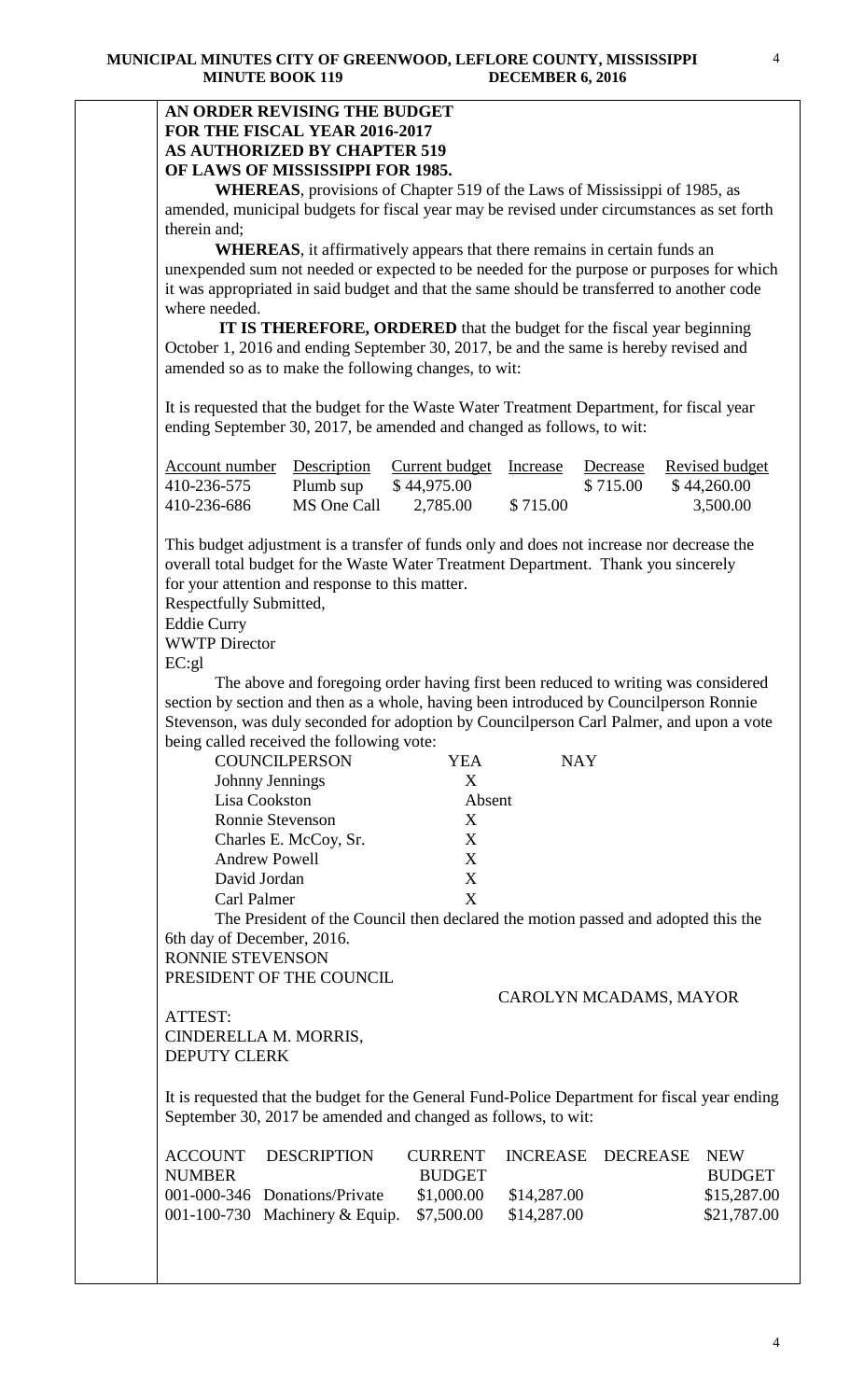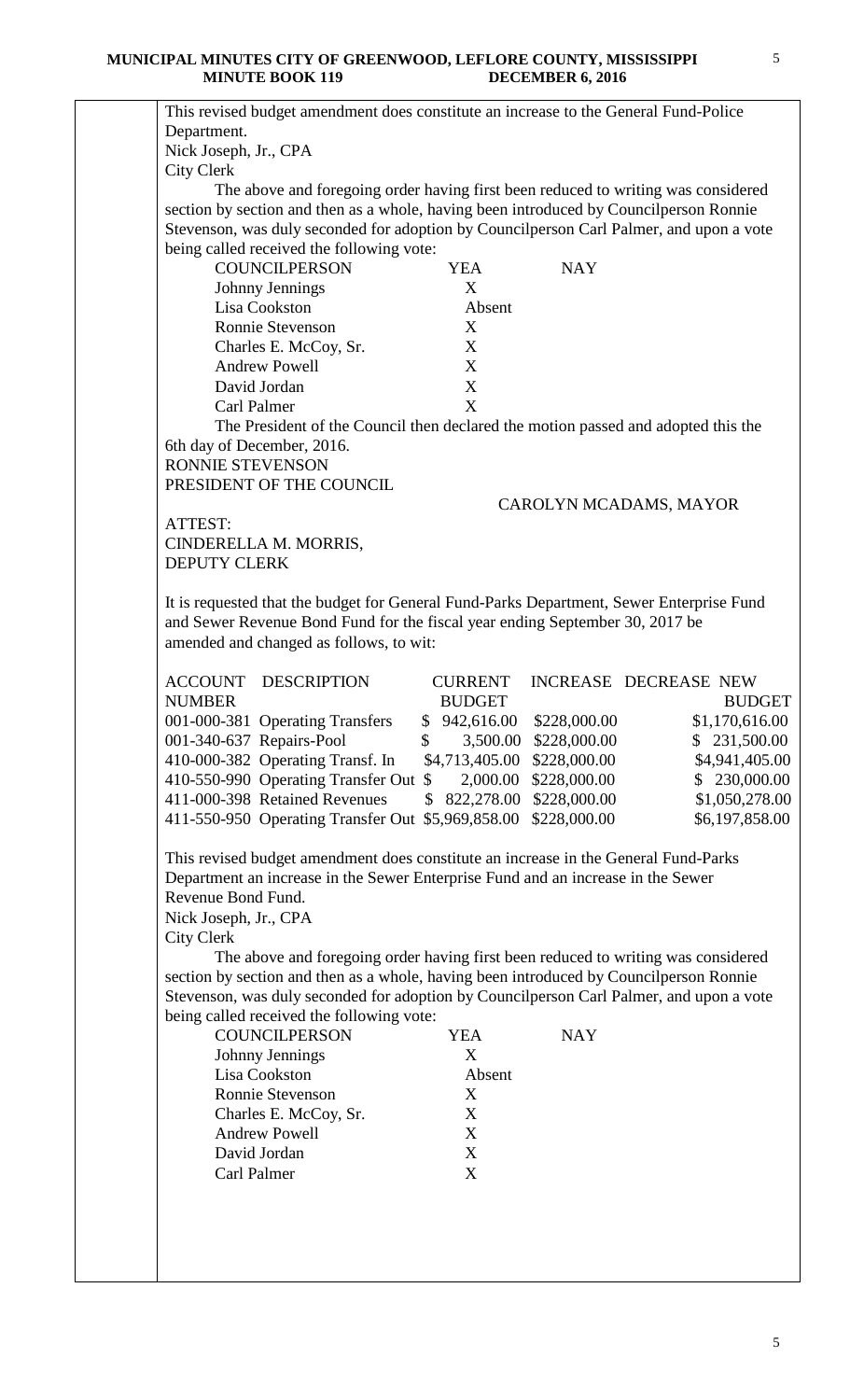| The President of the Council then declared the motion passed and adopted this the<br>6th day of December, 2016. |                             |                             |                      |
|-----------------------------------------------------------------------------------------------------------------|-----------------------------|-----------------------------|----------------------|
| RONNIE STEVENSON                                                                                                |                             |                             |                      |
| PRESIDENT OF THE COUNCIL                                                                                        |                             |                             |                      |
|                                                                                                                 |                             | CAROLYN MCADAMS, MAYOR      |                      |
| ATTEST:                                                                                                         |                             |                             |                      |
| CINDERELLA M. MORRIS,                                                                                           |                             |                             |                      |
| <b>DEPUTY CLERK</b>                                                                                             |                             |                             |                      |
| It is requested that the budget for the General Obligation Sewer Bonds-1988, Sewer                              |                             |                             |                      |
| Enterprise Fund and Sewer Revenue Bonds for fiscal year ending September 30, 2017, be                           |                             |                             |                      |
| amended and changed as follows, to wit:                                                                         |                             |                             |                      |
|                                                                                                                 |                             |                             |                      |
| <b>ACCOUNT DESCRIPTION</b>                                                                                      | <b>CURRENT</b>              | INCREASE DECREASE           | <b>NEW</b>           |
| <b>NUMBER</b>                                                                                                   | <b>BUDGET</b>               |                             | <b>BUDGET</b>        |
| 206-000-398 Retained Revenues                                                                                   | $\sim$                      | $.00 \& 253,980.00$         | \$253,980.00         |
| 206-450-650 Operating Trans Out                                                                                 | $\sim$                      | .00 \$ 253,980.00           | \$253,980.00         |
| 410-000-381 Operating Transfer In \$4,459,425.00                                                                |                             | \$4,459,425.00              | $\mathcal{S}$<br>.00 |
| 410-000-382 Operating Transfers In \$                                                                           |                             | .00 \$4,713,405.00          | \$4,713,405.00       |
| 410-236-793 Imp.-Sewer Line Ext. \$                                                                             |                             | $.00 \$ 230,000.00$         | \$230,000.00         |
| 410-236-794 Imp.-Sewer Line Eng. \$                                                                             |                             | $.00 \text{ }$ \$ 23,980.00 | \$23,980.00          |
| 411-000-381 Opeating Trans In                                                                                   | $$87,600.00 \ $253,980.00$  |                             | \$ 341,580.00        |
| 411-550-950 Operating Trans Out                                                                                 | \$5,715,878.00 \$253,980.00 |                             | \$5,969,858.00       |
|                                                                                                                 |                             |                             |                      |
| This revised budget amendment constitutes an increase to the General Obligation Sewer                           |                             |                             |                      |
| Bonds-1988, an increase to the Sewer Enterprise Fund and an increase to the Sewer Revenue                       |                             |                             |                      |
| Bond Fund.                                                                                                      |                             |                             |                      |
| Nick Joseph, Jr., CPA                                                                                           |                             |                             |                      |
| <b>City Clerk</b>                                                                                               |                             |                             |                      |
| The above and foregoing order having first been reduced to writing was considered                               |                             |                             |                      |
| section by section and then as a whole, having been introduced by Councilperson Ronnie                          |                             |                             |                      |
| Stevenson, was duly seconded for adoption by Councilperson Carl Palmer, and upon a vote                         |                             |                             |                      |
| being called received the following vote:<br><b>COUNCILPERSON</b>                                               | <b>YEA</b>                  | <b>NAY</b>                  |                      |
|                                                                                                                 | X                           |                             |                      |
| Johnny Jennings<br>Lisa Cookston                                                                                | Absent                      |                             |                      |
| <b>Ronnie Stevenson</b>                                                                                         |                             |                             |                      |
|                                                                                                                 | X                           |                             |                      |
| Charles E. McCoy, Sr.                                                                                           | X                           |                             |                      |
| <b>Andrew Powell</b>                                                                                            | X                           |                             |                      |
| David Jordan                                                                                                    | X                           |                             |                      |
| Carl Palmer                                                                                                     | X                           |                             |                      |
| The President of the Council then declared the motion passed and adopted this the                               |                             |                             |                      |
| 6th day of December, 2016.                                                                                      |                             |                             |                      |
| RONNIE STEVENSON                                                                                                |                             |                             |                      |
| PRESIDENT OF THE COUNCIL                                                                                        |                             |                             |                      |
|                                                                                                                 |                             | CAROLYN MCADAMS, MAYOR      |                      |
| ATTEST:                                                                                                         |                             |                             |                      |
| CINDERELLA M. MORRIS,                                                                                           |                             |                             |                      |
| <b>DEPUTY CLERK</b>                                                                                             |                             |                             |                      |
|                                                                                                                 |                             |                             |                      |
| <b>RESOLUTION AUTHORIZING THE MAYOR</b>                                                                         |                             |                             |                      |
| AND CITY CLERK TO DO ALL THINGS                                                                                 |                             |                             |                      |
| <b>REASONABLE AND NECESSARY TO PAY</b>                                                                          |                             |                             |                      |
| ALL OBLIGATIONS ON THE DOCKET OF                                                                                |                             |                             |                      |
| <b>CLAIMS</b>                                                                                                   |                             |                             |                      |
| WHEREAS, the City from time to time incurs necessary reasonable expenses;                                       |                             |                             |                      |
| and,                                                                                                            |                             |                             |                      |
| <b>WHEREAS</b> , all lawful obligations should be timely paid.                                                  |                             |                             |                      |
| NOW, THEREFORE, BE IT RESOLVED BY THE COUNCIL OF THE CITY                                                       |                             |                             |                      |
| OF GREENWOOD, LEFLORE COUNTY, MISSISSIPPI:                                                                      |                             |                             |                      |
|                                                                                                                 |                             |                             |                      |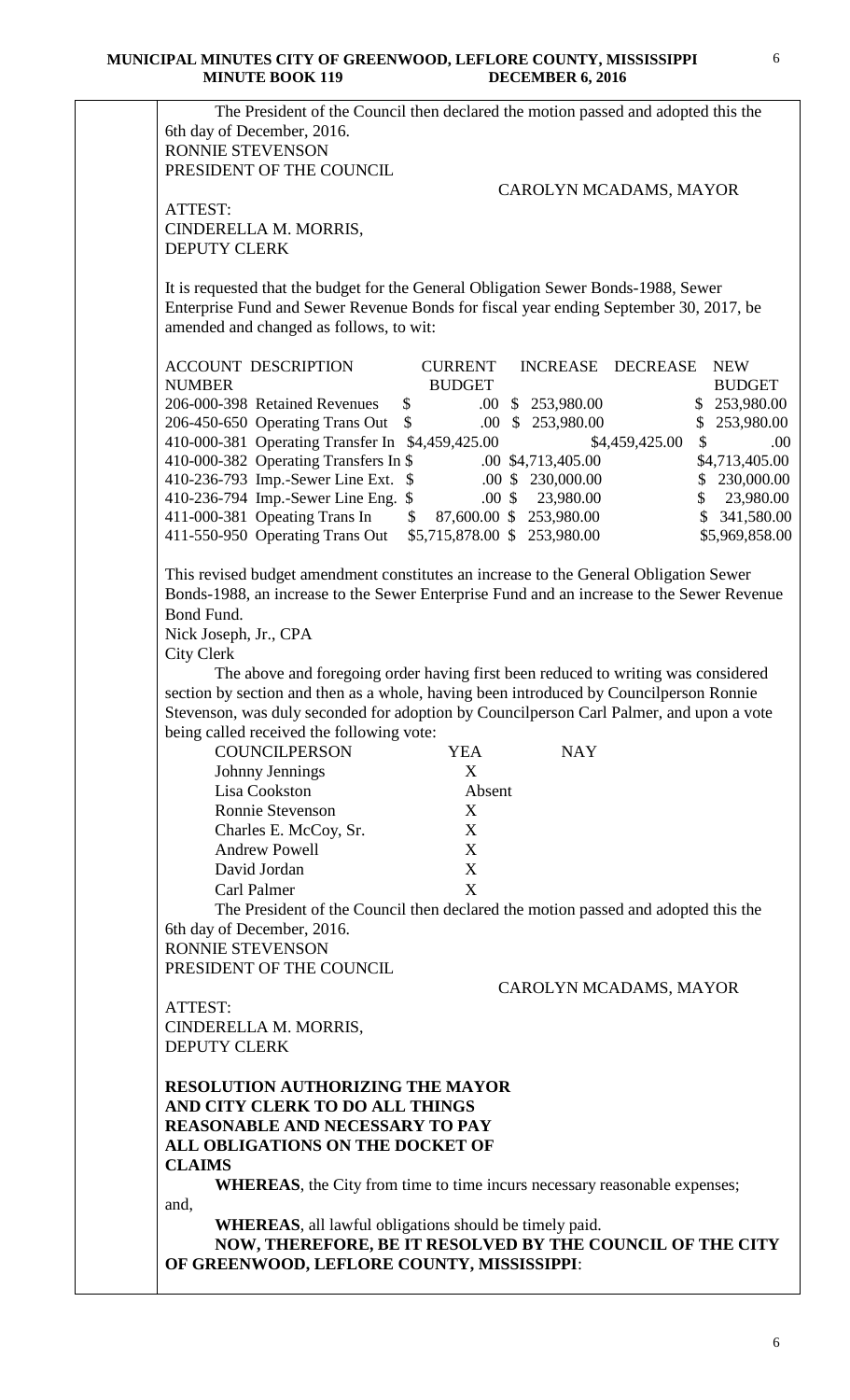

Councilperson Carl Palmer questioned mobile barbeque grills popping up around Greenwood. He said he had observed several grills around the city and that he wanted to know if it was legal for these types of grills. Victor Stokes and Betty Stigler advised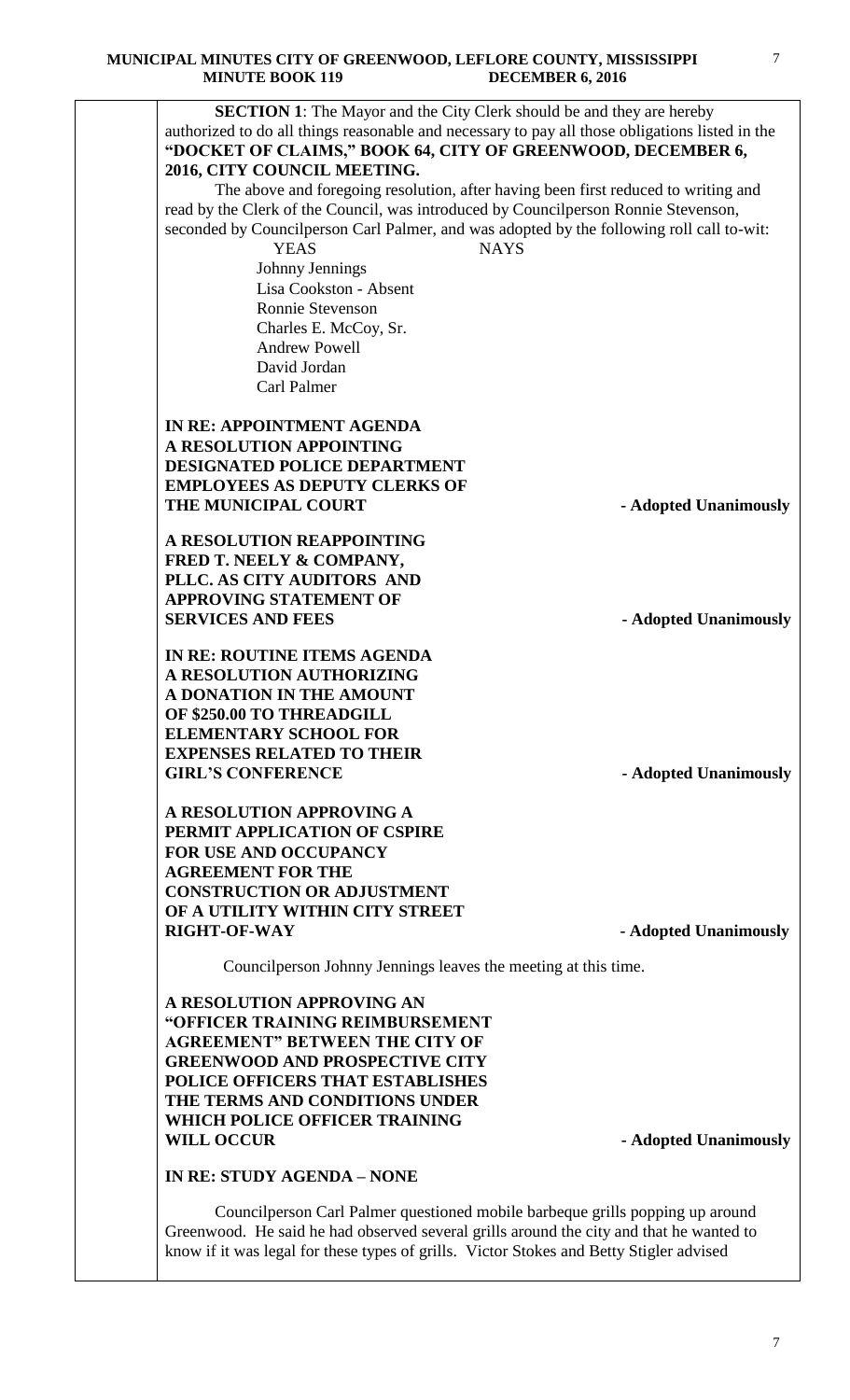Councilman Palmer that the ones located on Highway 7 and at the Village Shopping Center were legal.

 Motion was made by Councilperson David Jordan, seconded by Councilperson Carl Palmer to go into a closed session to determine whether or not to go into executive session. A vote was taken, Councilpersons Ronnie Stevenson, Charles E. McCoy, Sr., Andrew Powell, David Jordan, and Carl Palmer all voted YEA. Councilpersons Johnny Jennings and Lisa Cookston being absent. The President declared the motion passed and adopted.

 Attorney Brock requested that the Clerk of the Council Cinderella Morris stay for the executive session.

## **IN RE: EXECUTIVE SESSION**

 Motion was made by Councilperson Ronnie Stevenson, seconded by Councilperson Charles E. McCoy, Sr. to vote to go into executive session. A vote was taken, Councilpersons Ronnie Stevenson, Charles E. McCoy, Sr., Andrew Powell, David Jordan, and Carl Palmer all voted YEA. Councilpersons Johnny Jennings and Lisa Cookston being absent. The President declared the motion passed and adopted.

 Motion was made by Councilperson Ronnie Stevenson seconded by Councilperson Charles E. McCoy, Sr. to go into executive session to discuss prospective litigation related to Rail Spike Park and a law suit filed by Dorothy Cannon. A vote was taken, Councilpersons Ronnie Stevenson, Charles E. McCoy, Sr., Andrew Powell, David Jordan, and Carl Palmer all voted YEA. Councilpersons Johnny Jennings and Lisa Cookston being absent. The President declared the motion passed and adopted.

 Mayor, City Council and City Attorney discussed prospective litigation relating to Rail Spike Park and a law suit filed by Dorothy Cannon.

No action was taken.

 Motion was made by Councilperson Andrew Powell, seconded by Councilperson David Jordan to end the executive session. A vote was taken, Councilpersons Ronnie Stevenson, Charles E. McCoy, Sr., Andrew Powell, David Jordan, and Carl Palmer all voted YEA. Councilpersons Johnny Jennings and Lisa Cookston being absent. The President declared the motion passed and adopted.

## **THERE BEING NO FURTHER BUSINESS, THIS MEETING WAS ADJOURNED**

## **RONNIE STEVENSON, PRESIDENT**

#### **JOHNNY JENNINGS, VICE PRESIDENT**

#### **LISA COOKSTON**

 **CHARLES E. MCCOY, SR.** 

#### **ANDREW POWELL**

## **DAVID JORDAN**

### **CARL PALMER**

#### **CERTIFIED BY:**

**NICK JOSEPH, JR., CITY CLERK**